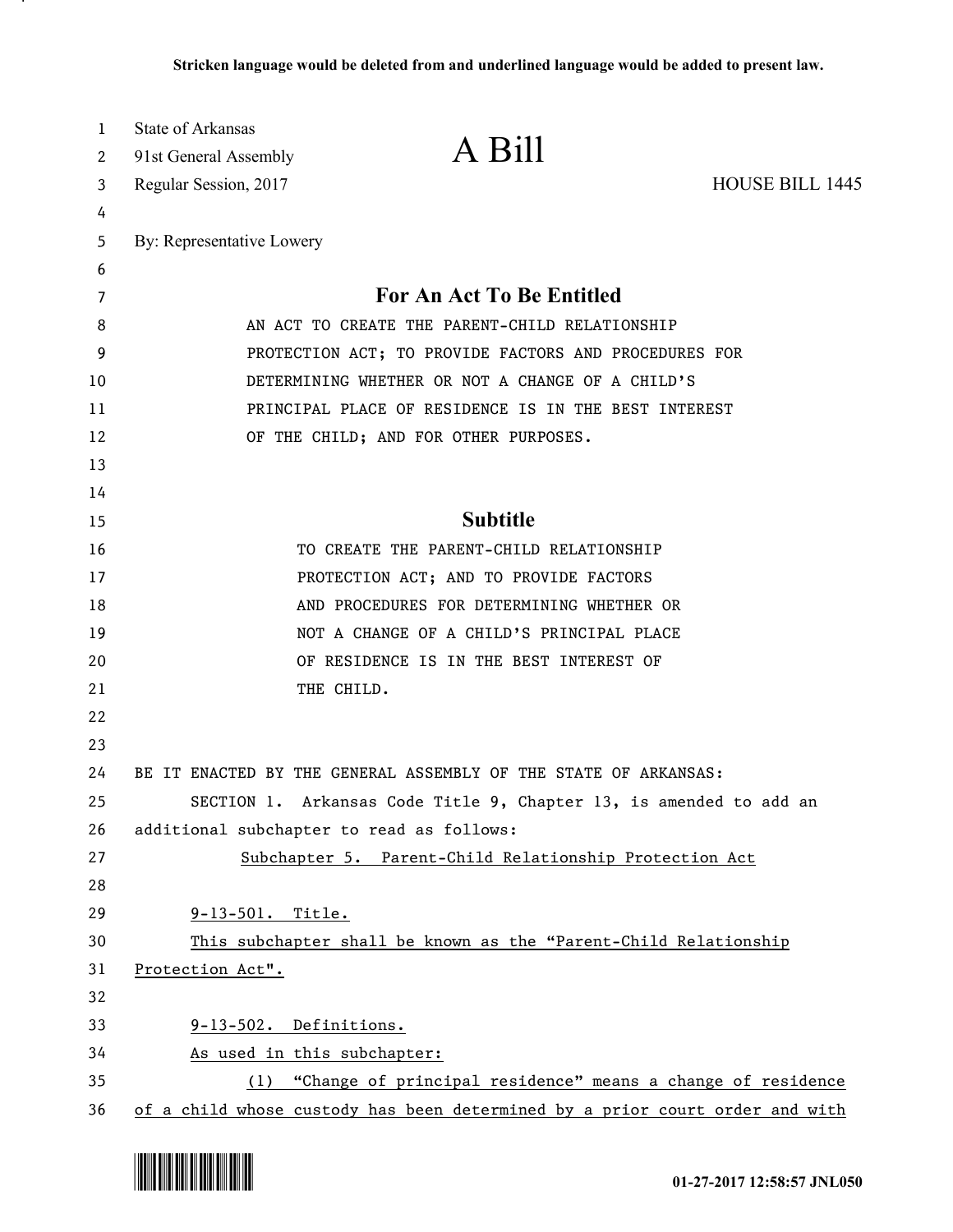| 1  | the intent that the child will reside at the residence more than forty-five   |
|----|-------------------------------------------------------------------------------|
| 2  | $(45)$ days; and                                                              |
| 3  | "Principal residence of a child" means:<br>(2)                                |
| 4  | The residence designated by a court order to be the<br>(A)                    |
| 5  | principal residence of the child;                                             |
| 6  | In the absence of a court order, the residence of the<br>(B)                  |
| 7  | child that the parents have expressly agreed in writing will be the principal |
| 8  | residence of the child; or                                                    |
| 9  | (C) In the absence of a court order or an express                             |
| 10 | agreement in written form of the parents of the child determining the         |
| 11 | principal residence of the child, the principal residence of the child is as  |
| 12 | follows:                                                                      |
| 13 | The residence at which the child resided with a<br>(i)                        |
| 14 | custodial parent for six (6) consecutive months; or                           |
| 15 | (ii) The residence at which the child resided from                            |
| 16 | birth with a custodial parent, when the child is younger than six (6) months  |
| 17 | of age.                                                                       |
| 18 |                                                                               |
| 19 | 9-13-503. Petition to change principal residence.                             |
| 20 | (a) The relocating custodial parent shall file a petition to change           |
| 21 | the principal residence of a child when the intended new principal residence  |
| 22 | of the child is more than sixty (60) miles from the primary residence of the  |
| 23 | child.                                                                        |
| 24 | The petition to change the principal place of residence of the<br>(b)         |
| 25 | child filed by the custodial parent shall include the following information,  |
| 26 | if known:                                                                     |
| 27 | The intended new residence, including the specific street<br>(1)              |
| 28 | address;                                                                      |
| 29 | The mailing address, if not the same as the street address;<br>(2)            |
| 30 | The telephone number or numbers at the new residence;<br>(3)                  |
| 31 | If applicable, the name, address, and telephone number of<br>(4)              |
| 32 | the school to be attended by the child;                                       |
| 33 | The date of the intended change of principal residence of<br>(5)              |
| 34 | the child;                                                                    |
| 35 | A statement of the specific reasons for the proposed change<br>(6)            |
| 36 | of principal residence of the child;                                          |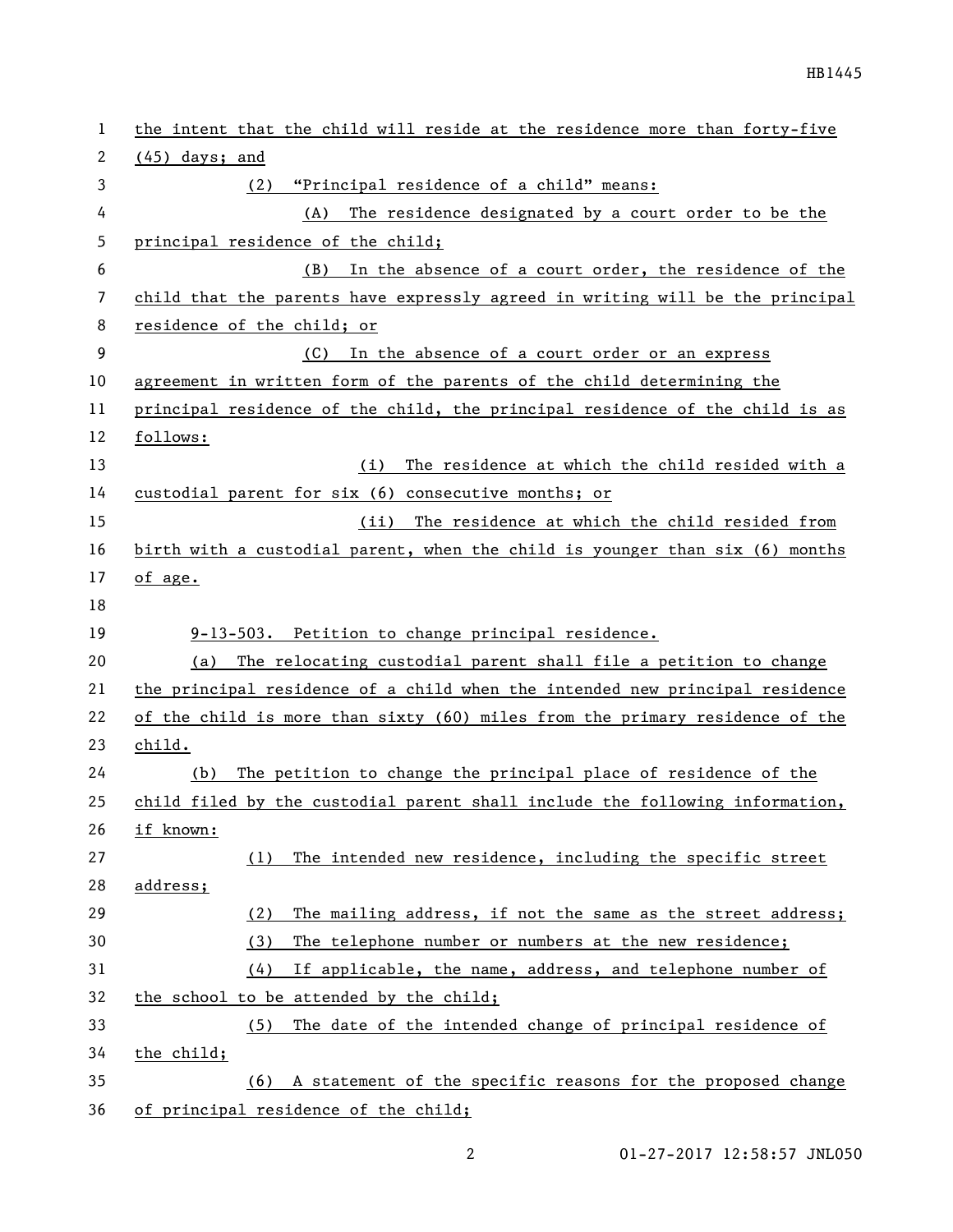| 1  | A proposal for a revised schedule of custody of or<br>(7)                     |
|----|-------------------------------------------------------------------------------|
| 2  | visitation with the child, if any; and                                        |
| 3  | (8) A warning to the nonrelocating parent that an objection to                |
| 4  | the relocation must be made within thirty (30) days of receipt of the notice  |
| 5  | or relocation will be permitted.                                              |
| 6  | Notice of the petition to change the principal residence of the<br>(c)        |
| 7  | child shall be given in accordance with the Arkansas Rules of Civil           |
| 8  | Procedure.                                                                    |
| 9  | (d) The relocating custodial parent has a continuing duty under this          |
| 10 | section to provide the information required under subsection (b) of this      |
| 11 | section as that information becomes known.                                    |
| 12 | The relocating custodial parent of the child may change the<br>(e)            |
| 13 | principal place of residence of the child after providing the notice of the   |
| 14 | petition to change the principal place of residence of the child in           |
| 15 | accordance with this section if the nonrelocating parent who is entitled to   |
| 16 | joint custody of or visitation with the child does not object to the petition |
| 17 | within thirty (30) days' notice of the intent to change the principal place   |
| 18 | of residence.                                                                 |
| 19 |                                                                               |
| 20 | $9-13-504$ . Burden of proof and factors to consider - Relocation of          |
| 21 | principal place of residence.                                                 |
| 22 | $(a)(1)$ The relocating custodial parent has the initial burden of            |
| 23 | proving by a preponderance of the evidence that the relocation of the         |
| 24 | principal place of residence of the child is in the best interest of the      |
| 25 | child.                                                                        |
| 26 | If the burden of proof set forth in this subsection is met,<br>(2)            |
| 27 | the burden of proof shifts to the nonrelocating parent that the relocation of |
| 28 | the principal place of residence is not in the best interest of the child.    |
| 29 | The court may consider all relevant factors when determining<br>(b)           |
| 30 | whether or not relocation of the principal place of residence of the child is |
| 31 | in the best interest of the child, including without limitation the           |
| 32 | following:                                                                    |
| 33 | The nature, quality, extent of involvement, and duration of<br>(1)            |
| 34 | the relationship of the child with the relocating custodial parent and with   |
| 35 | the nonrelocating parent, siblings, and other significant persons in the      |
| 36 | child's life;                                                                 |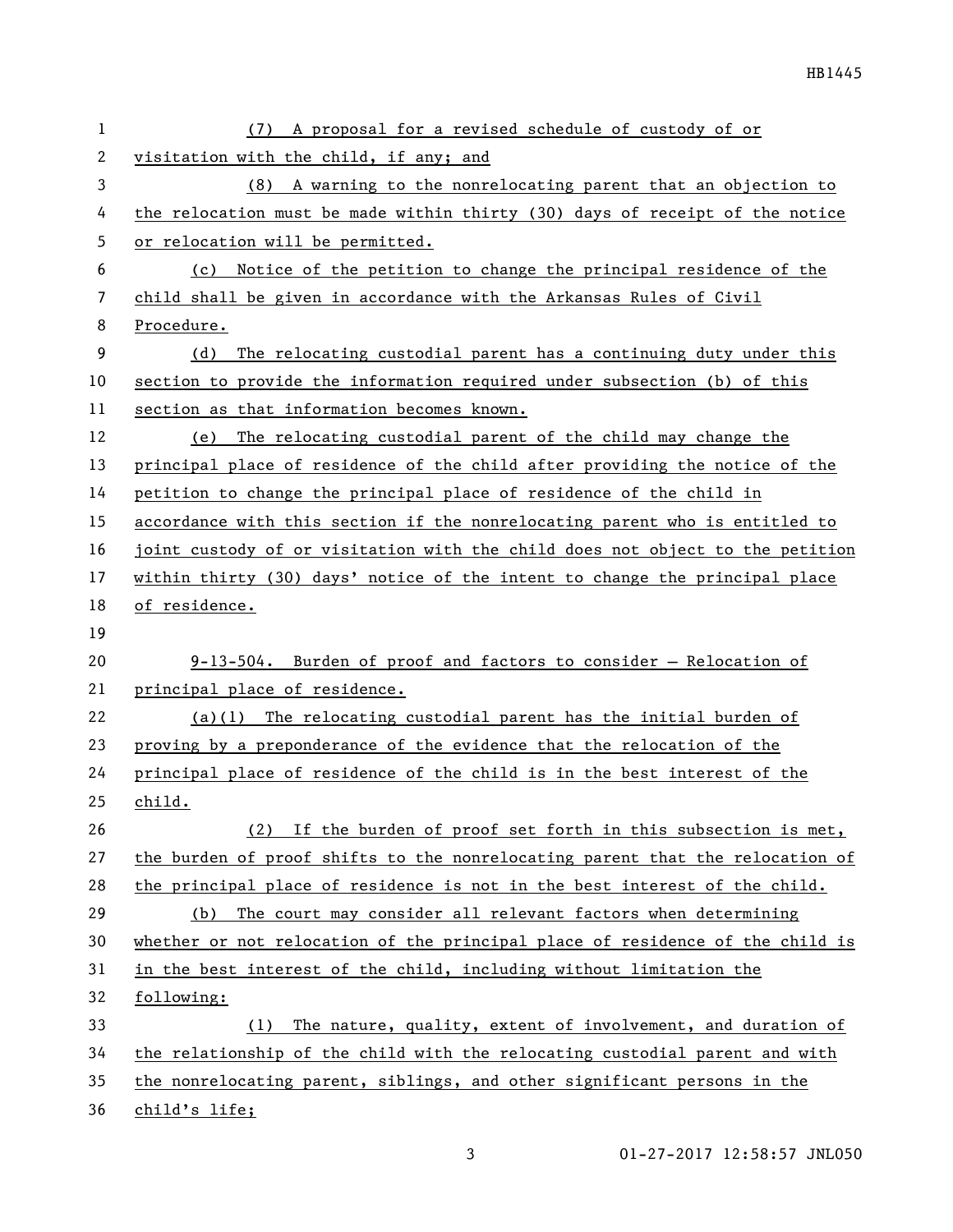| 1  | The age, developmental stage, and needs of the child, and<br>(2)              |
|----|-------------------------------------------------------------------------------|
| 2  | the likely impact the relocation of the principal place of residence will     |
| 3  | have on the child's physical, educational, and emotional development;         |
| 4  | (3) The feasibility of preserving a good relationship between                 |
| 5  | the nonrelocating parent and the child through suitable physical custody or   |
| 6  | visitation arrangements, considering the logistics and financial              |
| 7  | circumstances of the parents;                                                 |
| 8  | (4)<br>The child's views about the proposed relocation, taking into           |
| 9  | consideration the age and maturity of the child;                              |
| 10 | Whether or not there is an established pattern of conduct by<br>(5)           |
| 11 | either parent, either to promote or thwart the relationship of the child and  |
| 12 | the other parent;                                                             |
| 13 | (6) How the relocation of the principal place of residence of                 |
| 14 | the child will affect the general quality of life for the child, including    |
| 15 | without limitation, financial or emotional benefit and educational            |
| 16 | opportunity;                                                                  |
| 17 | The reasons of each parent for seeking or opposing the<br>(7)                 |
| 18 | relocation of the principal residence of the child;                           |
| 19 | (8) The current employment and economic circumstances of each                 |
| 20 | parent and how the proposed relocation of the principal residence of the      |
| 21 | child may affect the circumstances of the child;                              |
| 22 | The extent to which the nonrelocating parent has fulfilled<br>(9)             |
| 23 | his or her financial obligations to the relocating custodial parent,          |
| 24 | including child support, spousal support, and other support obligations;      |
| 25 | (10) The feasibility of a relocation by the objecting parent;                 |
| 26 | (11) A history of substance abuse, harassment, or violence by                 |
| 27 | either parent, including a consideration of the severity of the conduct and   |
| 28 | the failure or success of any attempts at rehabilitation; and                 |
| 29 | (12) Any other factors affecting the best interest of the child.              |
| 30 |                                                                               |
| 31 | 9-13-505. Change of custody.                                                  |
| 32 | Upon the entry of a temporary order or upon final judgment<br>(a)             |
| 33 | permitting the change of principal place of residence of a child, a court may |
| 34 | consider a proposed change of principal place of residence of a child as a    |
| 35 | factor to support a change of custody of the child when the change of custody |
| 36 | is in the best interest of the child.                                         |

01-27-2017 12:58:57 JNL050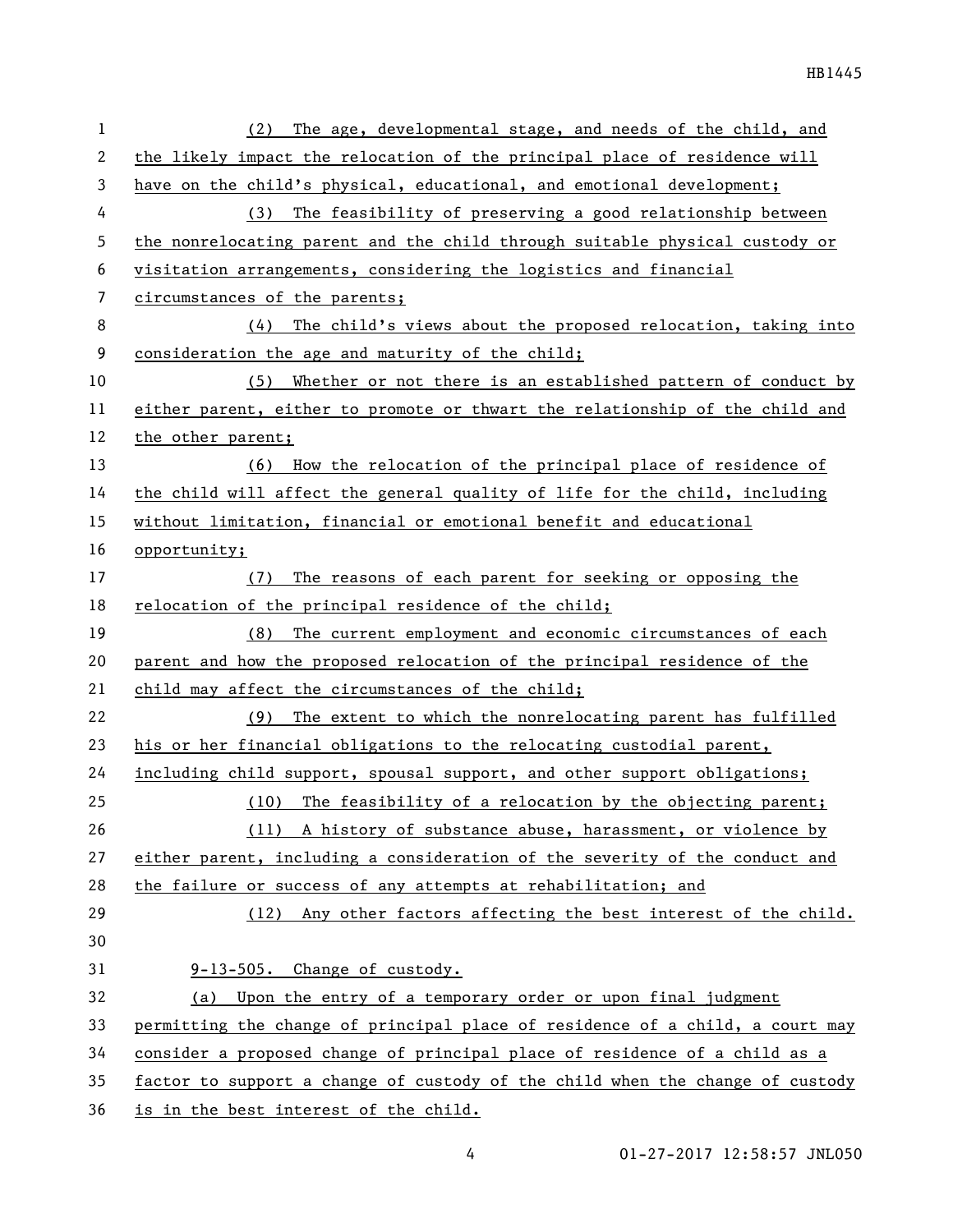| 1  | The court may consider all relevant factors when determining<br>(b)           |
|----|-------------------------------------------------------------------------------|
| 2  | whether or not a proposed or actual change of principal place of residence of |
| 3  | a child should cause a change in custody, including without limitation the    |
| 4  | following:                                                                    |
| 5  | The nature, quality, extent of involvement, and duration of<br>(1)            |
| 6  | the child's relationship with the relocating custodial parent, nonrelocating  |
| 7  | parent, siblings, and other significant persons or institutions in the        |
| 8  | child's life;                                                                 |
| 9  | (2)<br>The age, developmental stage, and needs of the child, and              |
| 10 | the likely impact the change of principal place of residence of the child     |
| 11 | will have on the child's physical, educational, and emotional development,    |
| 12 | taking into consideration any special needs of the child;                     |
| 13 | (3) The increase in travel time for the child created by the                  |
| 14 | change in principal place of residence of the child or a parent entitled to   |
| 15 | joint custody of or visitation with the child;                                |
| 16 | The availability and cost of alternate means of<br>(4)                        |
| 17 | communication between the child and the nonrelocating parent;                 |
| 18 | The feasibility of preserving the relationship between the<br>(5)             |
| 19 | nonrelocating parent and the child through suitable visitation arrangements,  |
| 20 | considering the logistics and financial circumstances of the parties;         |
| 21 | (6) The preference of the child, taking into consideration the                |
| 22 | age and maturity of the child;                                                |
| 23 | (7) The degree to which a change or proposed change of the                    |
| 24 | principal place of residence of the child will result in uprooting the child  |
| 25 | as compared to the degree to which a modification of the custody of the child |
| 26 | will result in uprooting the child;                                           |
| 27 | The extent to which custody and visitation rights have been<br>(8)            |
| 28 | allowed and exercised;                                                        |
| 29 | Whether or not there is an established pattern of conduct of<br>(9)           |
| 30 | the custodial relocating parent seeking to change the principal residence of  |
| 31 | a child, either to promote or thwart the relationship of the child and the    |
| 32 | nonrelocating parent;                                                         |
| 33 | Whether or not the custodial relocating parent seeking to<br>(10)             |
| 34 | change the principal place of residence of a child, once out of the           |
| 35 | jurisdiction, is likely to comply with any new visitation arrangement and the |
| 36 | disposition of that parent to foster a joint parenting arrangement with the   |

5 01-27-2017 12:58:57 JNL050